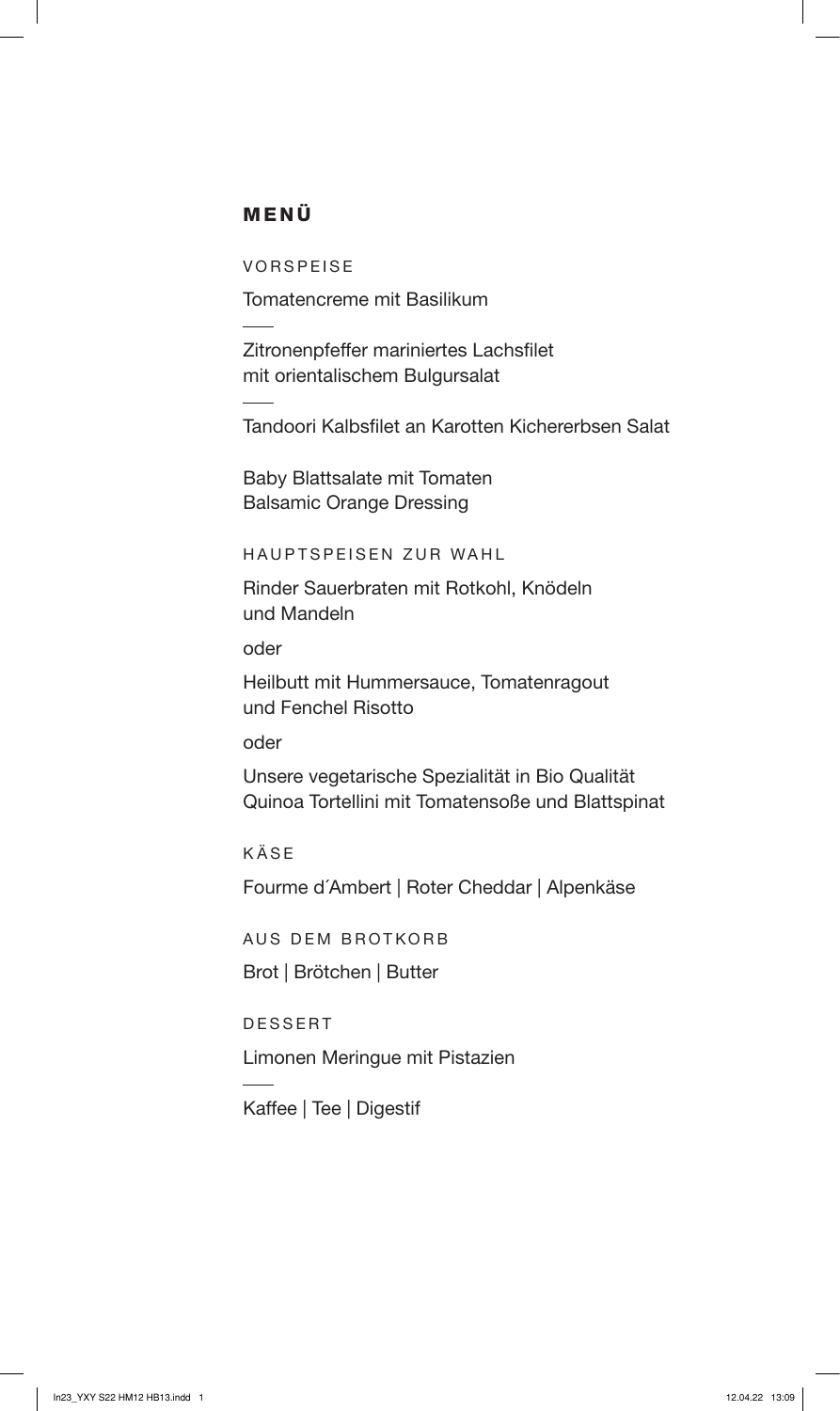# FRÜHSTÜCK

Tiroler Schinken, Truthahn Salami, Cantadou Cremekäse

Rührei mit Rösti Streifen und Tomate

Frischer Obstsalat

Brot | Brötchen | Croissant | Kirsch Muffin

Butter | Konfitüre | Honig | Nutella

Kaffee | Tee

Frisch gepresster Orangensaft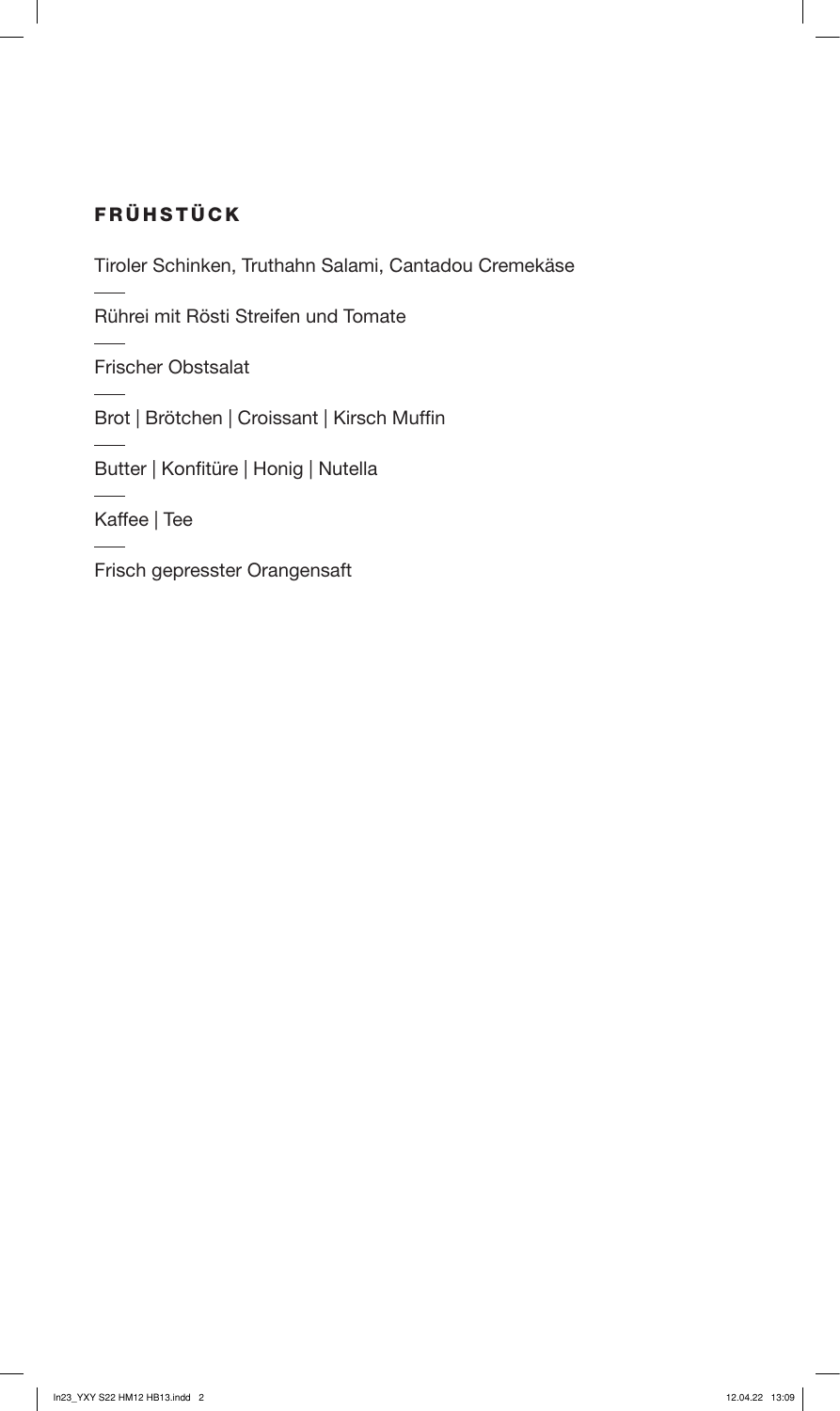### MENU

STARTER

Tomato cream with basil

Lemon Pepper marinated salmon fillet with oriental bulgur salad

Tandoori veal fillet with carrot chickpea salad

Baby greens salad with tomatoes Balsamic orange dressing

#### MAIN COURSE

Herb and vinager marinated roast beef served with red cabbage, dumplings and almonds

or

Halibut with lobster sauce, tomato ragout and fennel risotto

#### or

Our vegetarian speciality in organic quality Quinoa tortellini with tomato sauce and spinach

CHEESE

Fourme d´Ambert | red cheddar | Alp's cheese

FROM THE BREAD BASKET

Assortment of breads | Butter

DESSERT

Lemon Meringue with pistachios

Coffee | Tea | Digestif

In23\_YXY S22 HM12 HB13